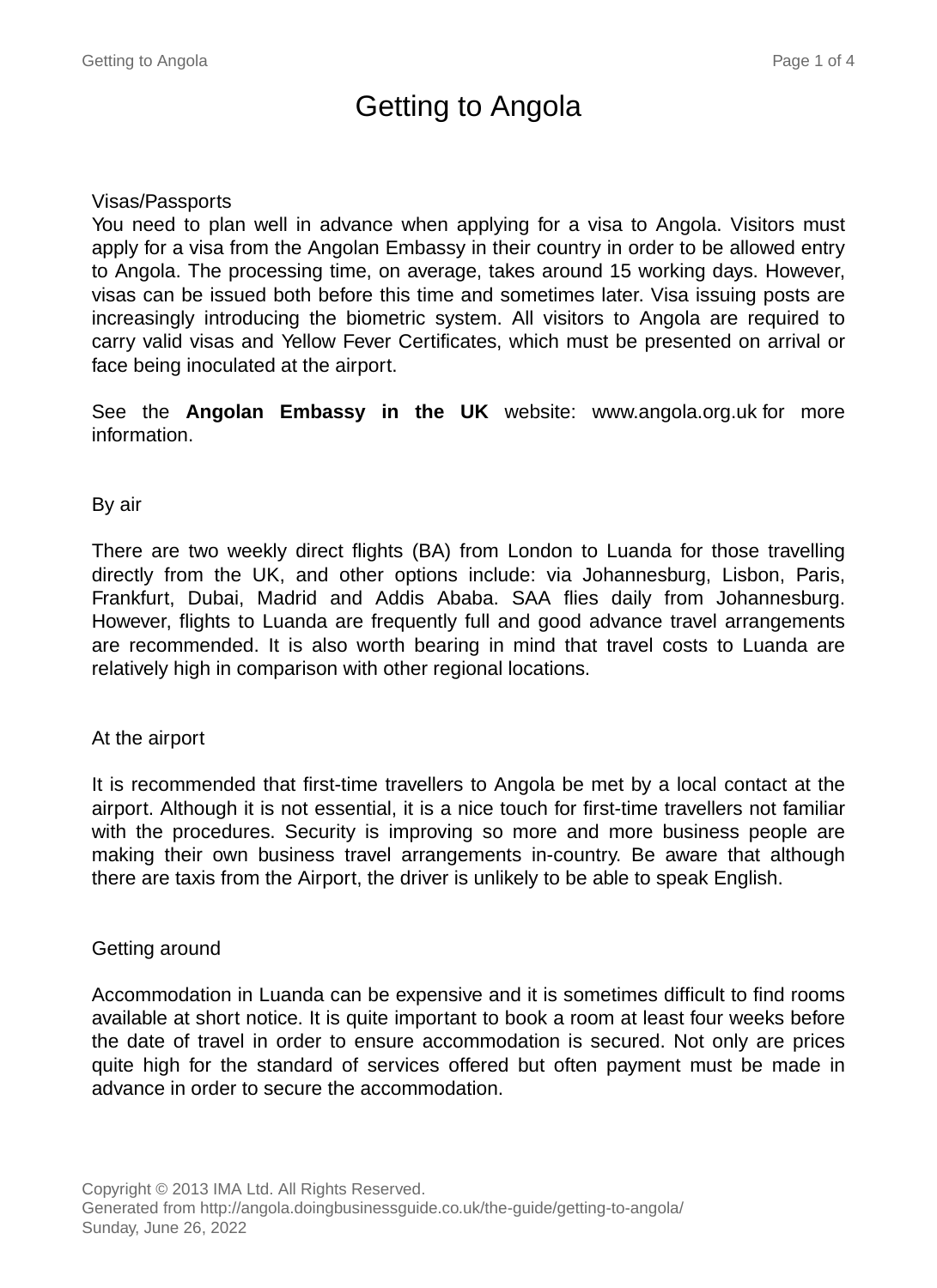The traffic in Luanda is notoriously slow moving. Even short journeys can take an hour, depending on the time of day, traffic and weather conditions. You should allow ample time to get to your meetings.

It is also important to emphasise that Luanda is rated as the most expensive city in the world. An average restaurant meal costs around US\$100 per head, and in-country transportation costs can be quite expensive too. For example a car hired with a driver can cost up to US\$300 per day.

Public transport is not a viable option and although security is improving, visitors are advised not to walk alone, especially at night. The **FCO travel advice** is regularly updated and visitors are advised to consult it before travelling.

## **FCO Travel Advice**

The FCO website has up-to-date travel advice to help you prepare for your visit and to stay safe and secure while you are there.

For advice please visit the FCO Travel section: www.gov.uk/browse/abroad

Source – UKTI

Sponsored By:

## **Urban Requalification / Investments / Real Estate & Property Services**



## **Energy / Case Study**



## **Investment Management**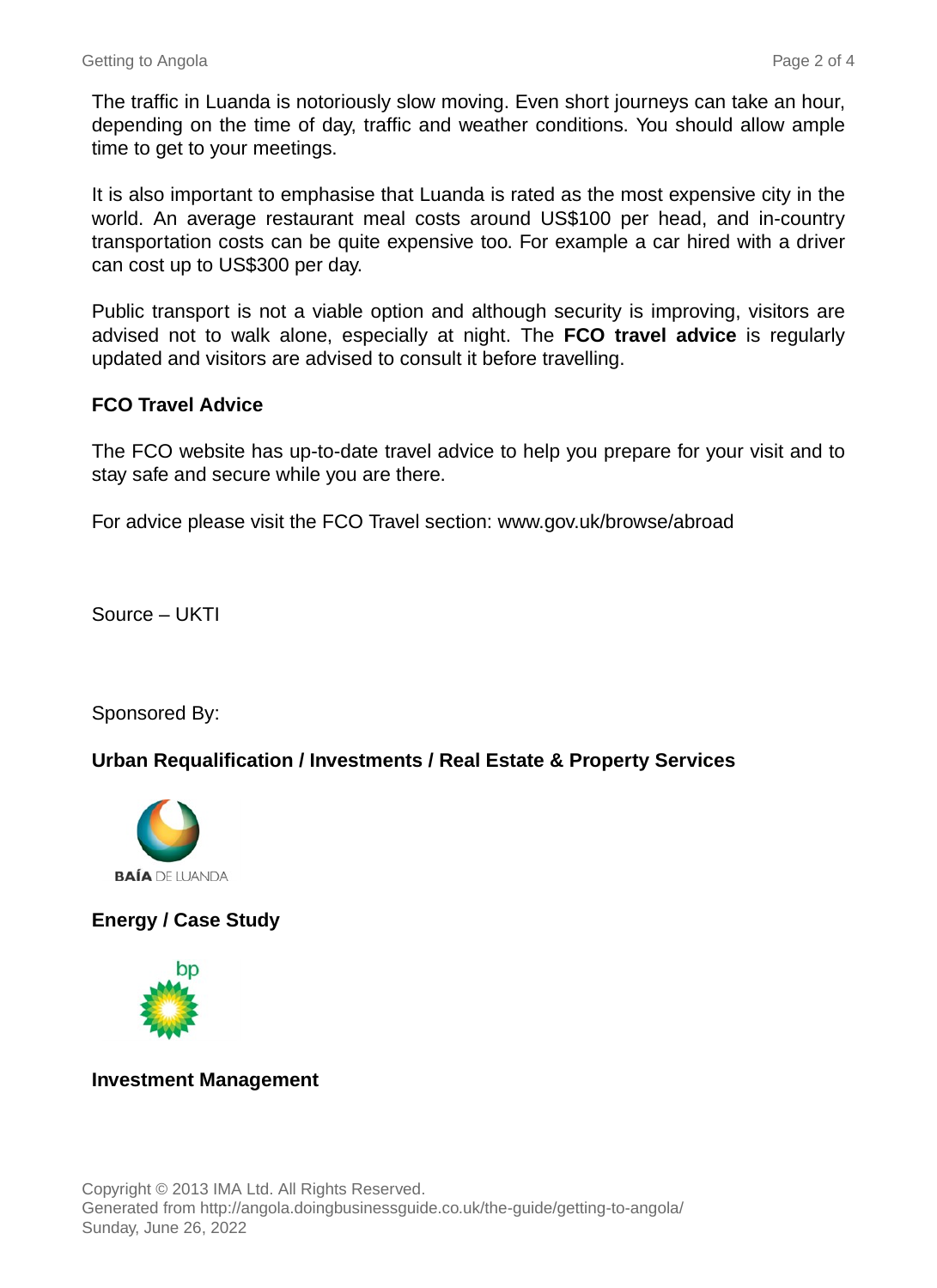

**Security / Risk Services**



**Professional Business Services**



**Logistics / Shipping & Supply Chain**



**Energy**



## **Banking / Financial Services**



**ICT & Telecommunications**



;

Copyright © 2013 IMA Ltd. All Rights Reserved. Generated from http://angola.doingbusinessguide.co.uk/the-guide/getting-to-angola/ Sunday, June 26, 2022